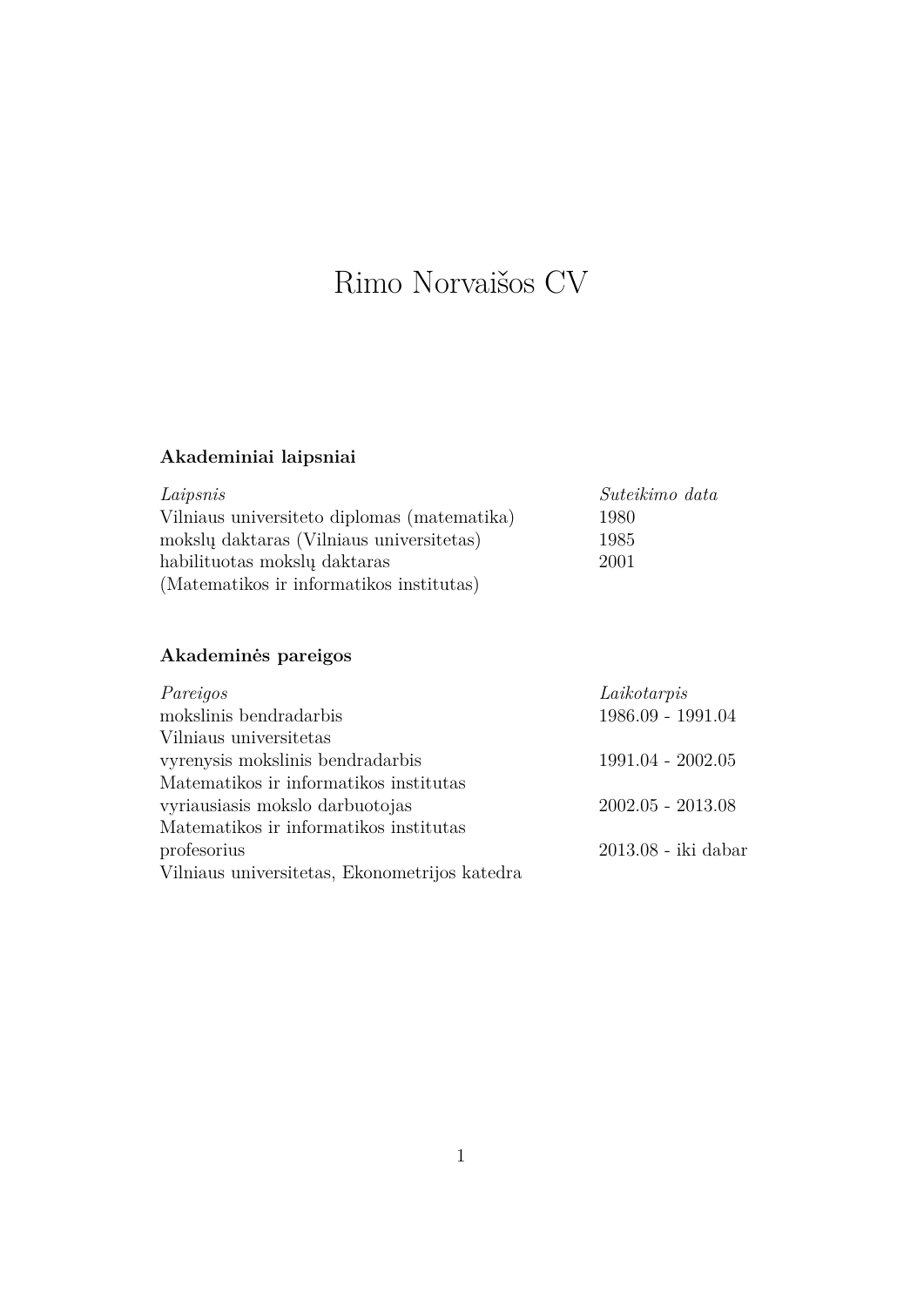### **Veiklos susijusios su mokykline matematika ir švietimu**

| Veiklos                                       | Laikotarpis            |
|-----------------------------------------------|------------------------|
| tvarko tinklaraštį, Matematika kaip kultūros  | $2012.07$ - iki dabar  |
| reiškinys"                                    |                        |
| vadovavo grupei parengusiai matematinio       | 2013.04.29 pritarė BUT |
| ugdymo gaires                                 |                        |
| atstovauja Lietuvai matematikos mokymo        | 2016.12 - iki dabar    |
| tarptautinei komisijai                        |                        |
| atstovauja Lietuvai EBPO švietimo programoje  | $2018.01$ - iki dabar  |
| Education 2030                                |                        |
| vadovauja moksliniam kassavaitiniam seminarui | 2018.08 - iki dabar    |
| "Matematikos mokymas"                         |                        |
| vadovauja VU Matematinio švietimo centrui     | 2019.09 - iki dabar    |
| Vilniaus universitetas                        |                        |

### **Moksliniai straipsniai iš mokyklinės matematikos ir švietimo srities**

"Why do we teach the mathematics that we do? The case of Lithuanian school mathematics", Lietuvos matematikos rinkinys, 60(A), 2019, pp. 21-26. doi: 10.15388/LMR.A.2019.14957 .

## **Pranešimai mokslinėse konferencijose iš mokyklinės matematikos ir švietimo srities**

"An evidence-informed educational policy", The 4th International Scientific Conference on Education Policy in Cultural Contexts, Vilnius November 7, 2019

#### **Pastarųjų 5 metų straipsniai iš (akademinės) matematikos srities**

R. Norvaiša, A. Račkauskas. Uniform asymptotic normality of selfnormalized weighted sums of random variables. Lithuanian Mathematical Journal (accepted for publication)

R. Norvaiša, A. Račkauskas. Uniform asymptotic normality of weighted sums of short-memory linear processes. Applied Probability Journals (accepted for publication)

V. Butkus, R. Norvaiša. Computation of p-variation. Lithuanian Mathematical Journal, Vol. 58, No. 4, 2018, 360–378. DOI 10.1007/s10986- 018-9414-3.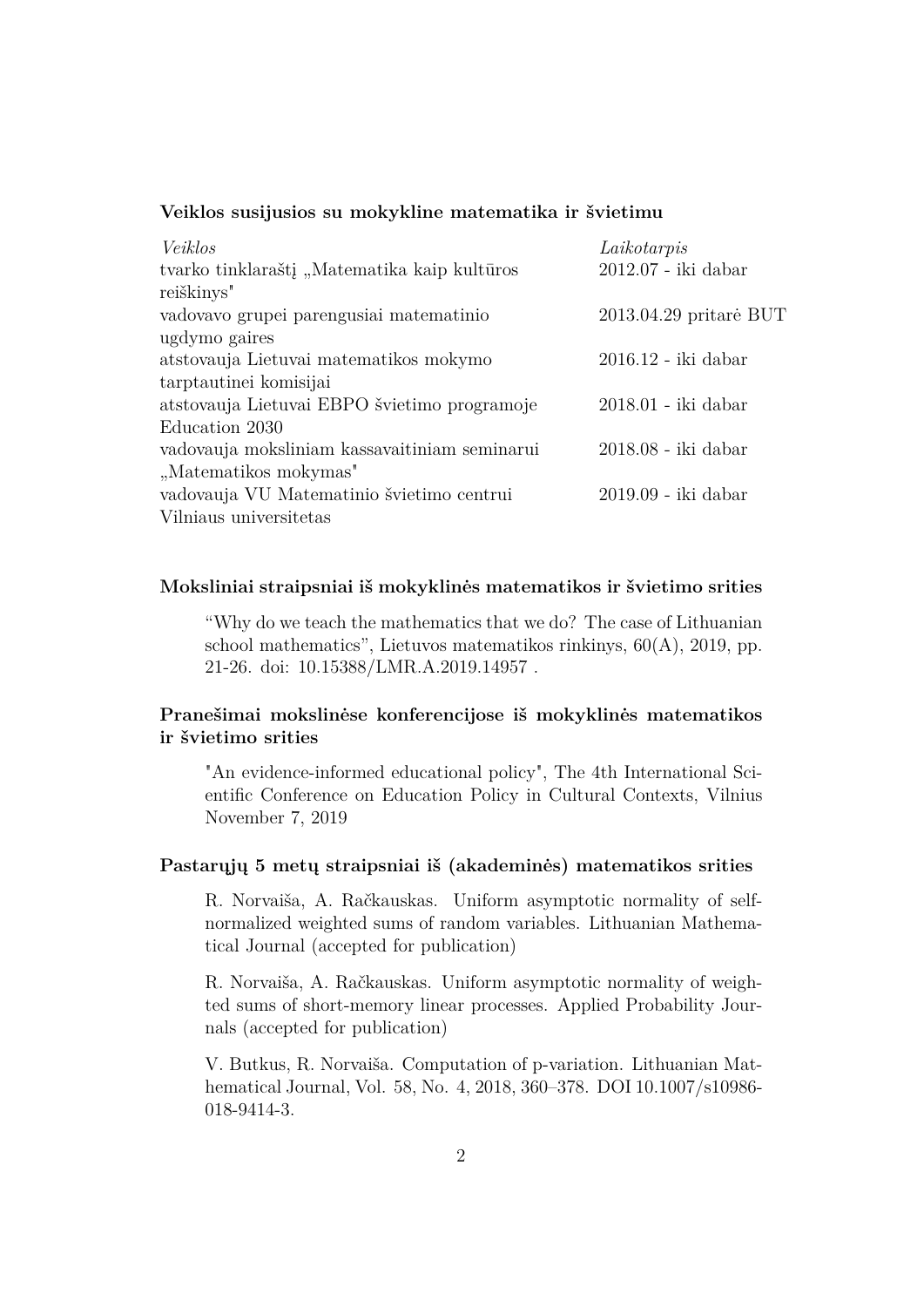R. Norvaiša. Weighted power variation of integrals with respect to a Gaussian process. Bernoulli, 21(2), 2015, 1260-1288. DOI: 10.3150/14- BEJ606

Š. Dirmeikis, R. Norvaiša. An extended product integral, a modified linear integral equation, and functions of bounded p-variation. Lithuanian Mathematical Journal, 55(3), 2015, 343-366. . DOI 10.1007/s10986- 015-9285-9

### **Moksliniai vizitai**

| Vieta                                                 | Data                    |
|-------------------------------------------------------|-------------------------|
| Wrocław Technical University, Poland                  | 1989.12 - 1990.12       |
| Cornell University, Ithaca, U.S.A.                    | 1992.04 - 1992.05       |
| Mathematical Sciences Institute                       |                         |
| Carleton University, Ottawa, Canada                   | 1992.05 - 1992.12       |
| Laboratory for Research in Statistics and Probability |                         |
| Carleton University, Ottawa, Canada                   | 1993.08.21 - 1993.11.22 |
| Laboratory for Research in Statistics and Probability |                         |
| Universität Bielefeld, Germany                        | 1993.11.22 - 1994.01.31 |
| Carleton University, Ottawa, Canada                   | 1994.03.16 - 1994.06.16 |
| Laboratory for Research in Statistics and Probability |                         |
| MIT, Cambridge, Massachusetts, U.S.A.                 | 1994.08.17 - 1995.01.17 |
| Visiting under Fulbright Grant                        |                         |
| Carleton University, Ottawa, Canada                   | 1995.02.19 - 1995.07.19 |
| Laboratory for Research in Statistics and Probability |                         |
| University of Groningen, The Netherlands              | 1995.09.01 - 1995.11.30 |
| Department of Mathematics                             |                         |
| Carleton University, Ottawa, Canada                   | 1995.12.10 - 1996.12.31 |
| Laboratory for Research in Statistics and Probability |                         |
| MIT, Cambridge, Massachusetts, U.S.A.                 | 1997.03.15 - 1997.05.15 |
| University of Groningen, The Netherlands              | 1997.07.15 - 1997.08.15 |
| Department of Mathematics                             |                         |
| Fields Institute, University of Toronto, Canada       | 1997.09.15 - 1997.11.15 |
| MIT, Cambridge, Massachusetts, U.S.A.                 | 1998.03.01 - 1998.04.30 |
| Fields Institute, University of Toronto, Canada       | 1998.05.01 - 1998.07.01 |
| MIT, Cambridge, Massachusetts, U.S.A.                 | 1998.10.01 - 1998.11.31 |
| Fields Institute, University of Toronto, Canada       | 1999.01.25 -1999.04.30  |
| Fields Institute, University of Toronto, Canada       | 1999.09.01 - 1999.09.30 |
| MIT, Cambridge, Massachusetts, U.S.A.                 | 1999.10.01 - 1999.11.30 |
| Fields Institute, University of Toronto, Canada       | 1999.12.01 - 1999.12.24 |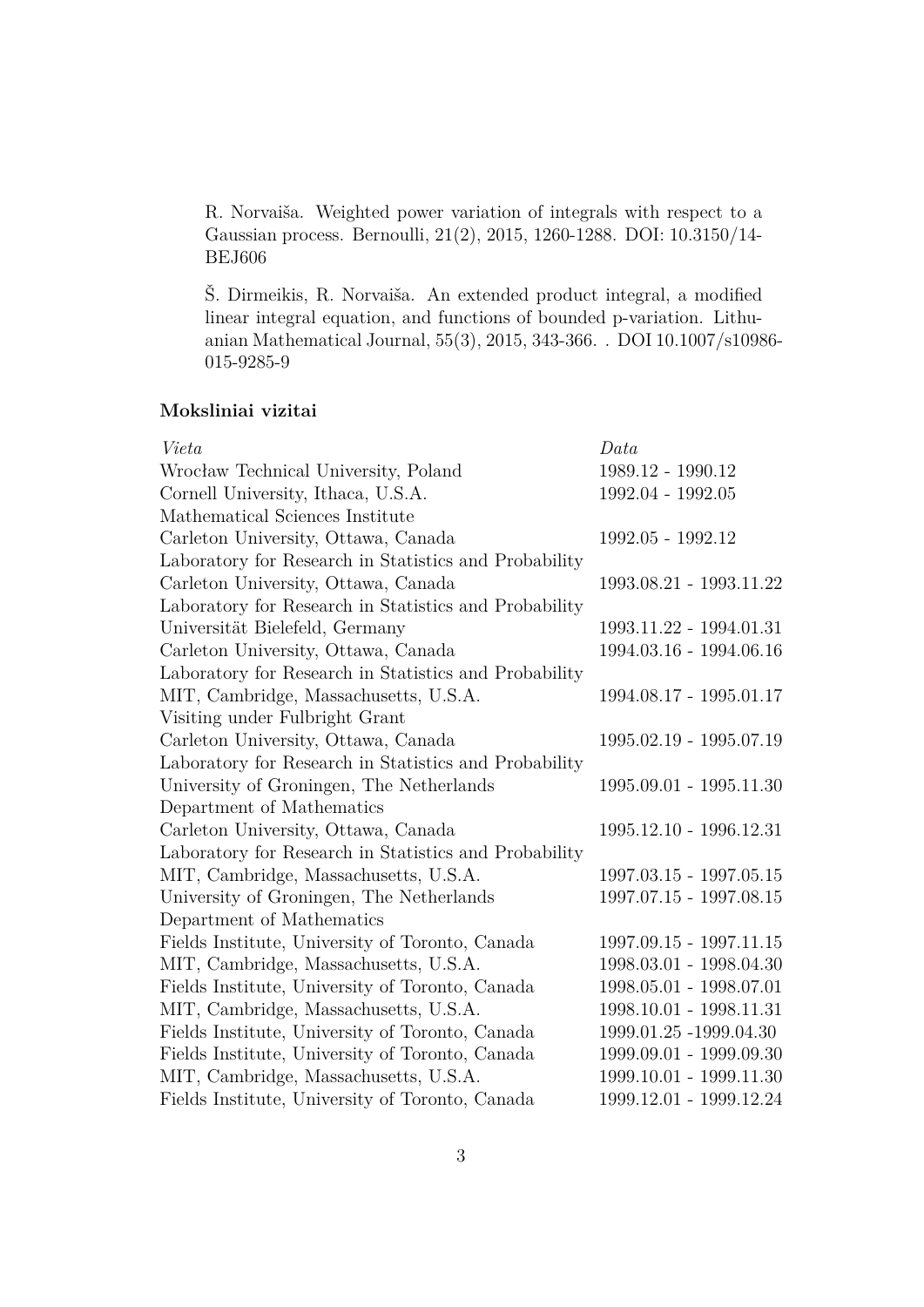| MIT, Cambridge, Massachusetts, U.S.A.           | $2000.02.01 - 2000.05.31$ |
|-------------------------------------------------|---------------------------|
| Fields Institute, University of Toronto, Canada | $2000.10.01 - 2000.12.15$ |
| MIT, Cambridge, Massachusetts, U.S.A.           | $2001.02.01 - 2001.03.31$ |
| MIT, Cambridge, Massachusetts, U.S.A.           | $2002.02.01 - 2002.03.31$ |
| MIT, Cambridge, Massachusetts, U.S.A.           | $2003.02.01 - 2003.04.31$ |
| MIT, Cambridge, Massachusetts, U.S.A.           | $2004.02.01 - 2004.04.31$ |
| MIT, Cambridge, Massachusetts, U.S.A.           | $2005.02.01 - 2005.04.31$ |
| MIT, Cambridge, Massachusetts, U.S.A.           | $2006.02.01 - 2006.04.31$ |

#### **Seminaro kviestinis pranešėjas**

University of Amsterdam, The Netherlands, Colloquium Kansrekening (14 October, 1995).

University of Groningen, The Netherlands (November, 1995).

Boston University, USA, Seminar on Self-Similarity (April 1998). "On integration of sample functions of rough stochastic processes."

Cornell University, USA (March 30, 1999). "How to model stock prices and their returns in continuous time?".

The Fields Institute for Research in Mathematical Sciences, Toronto, Canada (April 7, 1999). "*p*-variation, integration and stock price modelling".

York University, Toronto, Canada, Colloquium (December 7, 2000). "Can a solution mapping of an integral equation with respect to a rough function be smooth?".

#### **Kviestinis pranešėjas konferencijose**

First All-union School on Ergodic Theory of Markov Processes, Kizil, Tuva ASSR, 1987. "On the uniformity on the space of measures generated by the week convergence."

Second All-union School on Ergodic Theory of Markov Processes, Černovci, Ukraina SSR, 1989. "On the Hilbert transformation of independent functions."

Conference on Probability Theory at International Banach Center for Mathematics, Warsaw, Poland, April, 1990. "The central limit theorem for empirical and quantile processes in  $L_p$ -spaces."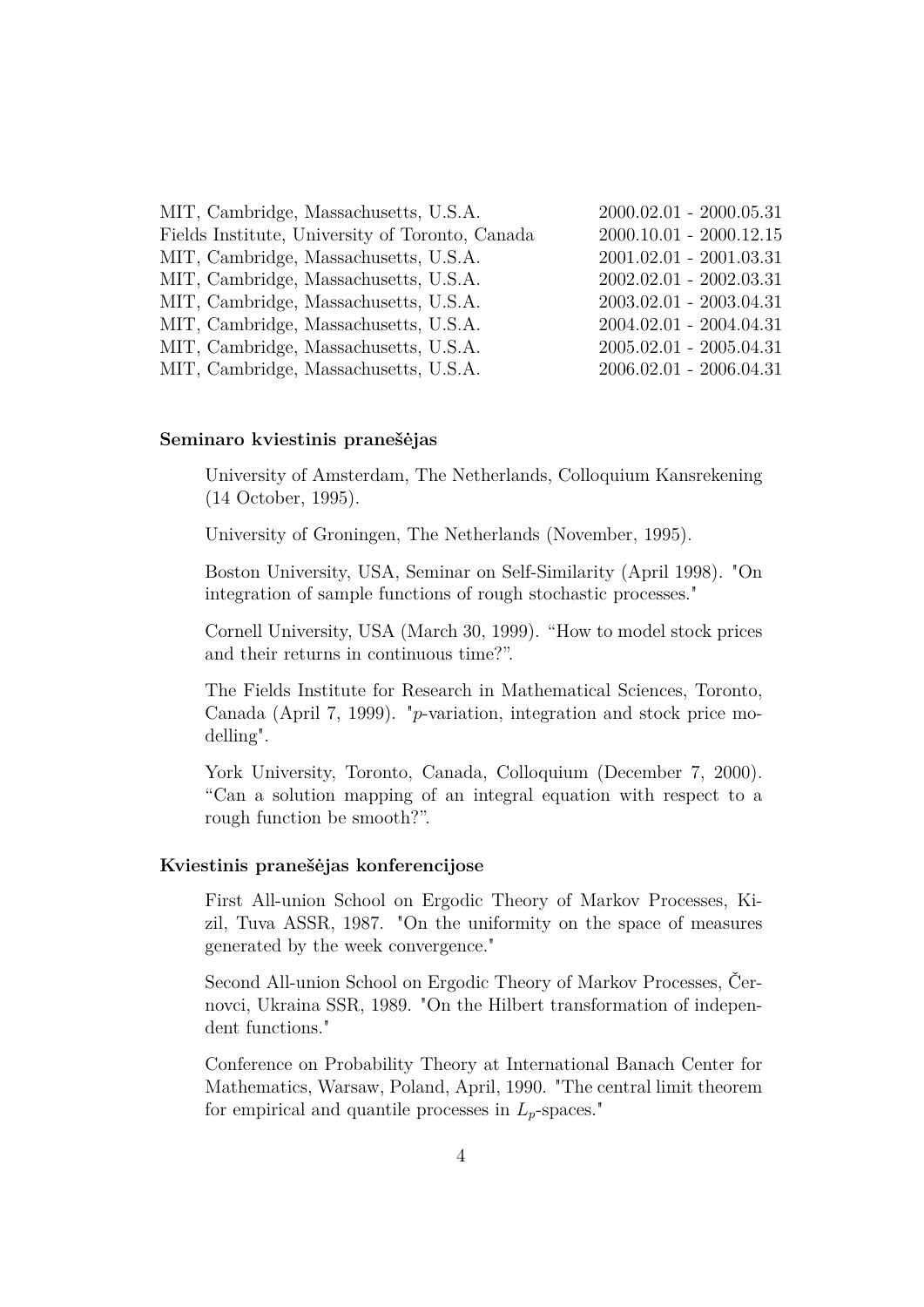Seminar on Probability Theory and Mathematical Statistics, Dresden, Germany, April 1991. "Distributions of empirical processes on Köthe function spaces."

8-th Conference on Probability in Banach Spaces, Bowdoin College, Main, U.S.A., August 1991. "Distributions of Stable Processes on Spaces of measurable functions."

Conference on Asymptotic Statistics in Oberwolfach, Germany, December 1992. "The asymptotic behaviour of L-statistics."

Conference on Stochastics in Oberwolfach, Germany, March 1993. "Empirical processes with sample paths in Banach function spaces."

6-th Vilnius Conference on Probability Theory and Mathematical Statistics, Vilnius, June 1993. "Empirical and partial sum processes with sample paths in Banach function spaces."

9-th Conference on Probability in Banach Spaces, Sandbjerg, Denmark, August 1993. "Multiple Wiener-Itô integral processes with sample paths in Banach function spaces."

Annual Meeting of the Lithuanian Mathematical Society, Vilnius, June 1997. "On integration of functions with unbounded variation."

Mini-workshop on Stochastics at University of Aarhus, Denmark, August 1998. "Integration of rough sample functions and modelling of stock price changes."

MaPhySto Workshop on Product Integrals and pathwise Integration, University of Aarhus, Denmark, January 11-13, 1999. "*p*–variation and integration of sample functions of stochastic processes".

MaPhySto and CAF Workshop on Turbulence and Finance, University of Aarhus, Denmark, May 5 - May 7, 1999. "*p*–variation, integration and stock price modeling".

Workshop on Mathematical Finance in Mexico City organized by Mexican Academy of Sciences, December 2-3, 1999. "Modelling of stock price and its return in continuous time".

First AMS-Scandinavian International Mathematics Meeting, XXIII Scandinavian Congress of Mathematicians, June 13-16, 2000, Odense, Denmark. "When a stock price can be modelled by an integral equation ?".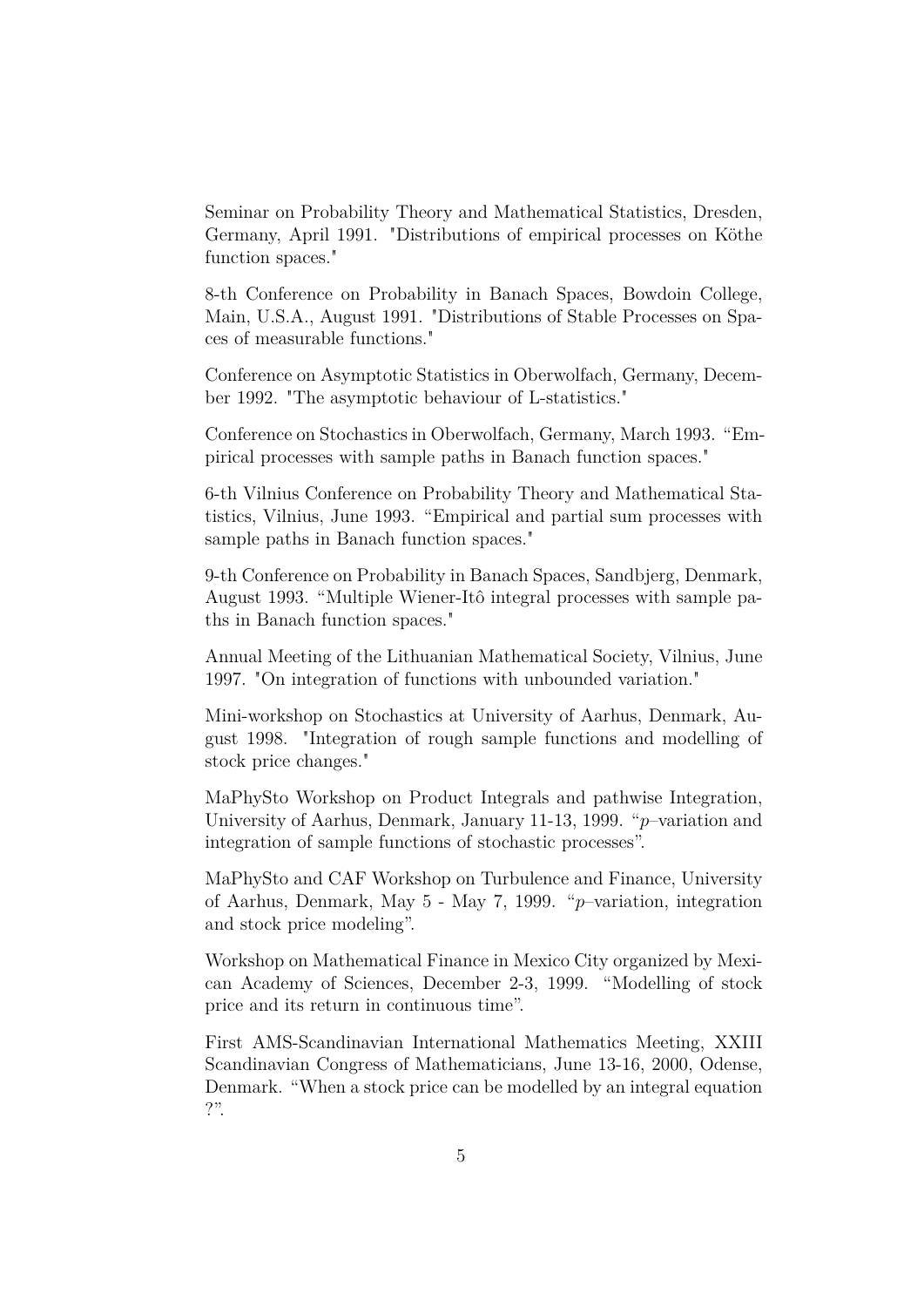The First World Congress of the Bachelier Finance Society, June 28, 29, 30, July 1, 2000, Paris. "Stock price modelling in continuous time".

Fourth Seminar on Stochastic Analysis, Random Fields and Applications, May 19-24, 2002, Ascona, Switzerland. "The *p*-variation calculus and its relation to stochastic analysis".

The Second World Congress of the Bachelier Finance Society, June 12-15, 2002, Crete. "Asset pricing using a form of evolution".

Probability and Statistics with Applications, June 8-12, 2009, Debrecen, Hungary. "Partial sum processes in *p*-variation norm".

Conference on Stochastic Models and their Applications (CSMA), August 22-24, 2011, Debrecen, Hungary. "Power variation for integrals with respect to a Gaussian Process".

11th Vilnius Conference on Probability Theory and Mathematical Statistics, Vilnius, June 30- July 4, 2014. Plenary speaker "Power variation and p-variation of sample paths of stochastic processes".

Fifth Workshop on Game-Theoretic Probability and Related Topics, Guanajuato, Mexico, November 12-16, 2014. "Power variation and pvariation of sample paths of stochastic processes".

#### **Dalyvauta konferencijose su pranešimu**

Annual Meeting of the Lithuanian Mathematical Society, Vilnius, June 1983. "Law of large numbers in Banach spaces."

Annual Meeting of the Lithuanian Mathematical Society, Šiauliai, June 1984. "Law of large numbers for independent random variables."

4-th Vilnius Conference on Probability Theory and Mathematical Statistics, Vilnius, June 1985. "On *r*-quick convergence".

Annual Meeting of the Lithuanian Mathematical Society, Kaunas, June 1986. "Remarks on domains of attraction and Lévy measures in Banach spaces."

Annual Meeting of the Lithuanian Mathematical Society, Vilnius, June 1987. "On the week convergence of measures."

Annual Meeting of the Lithuanian Mathematical Society, Kaunas, June 1988. "Remarks on some limit theorems for empirical processes."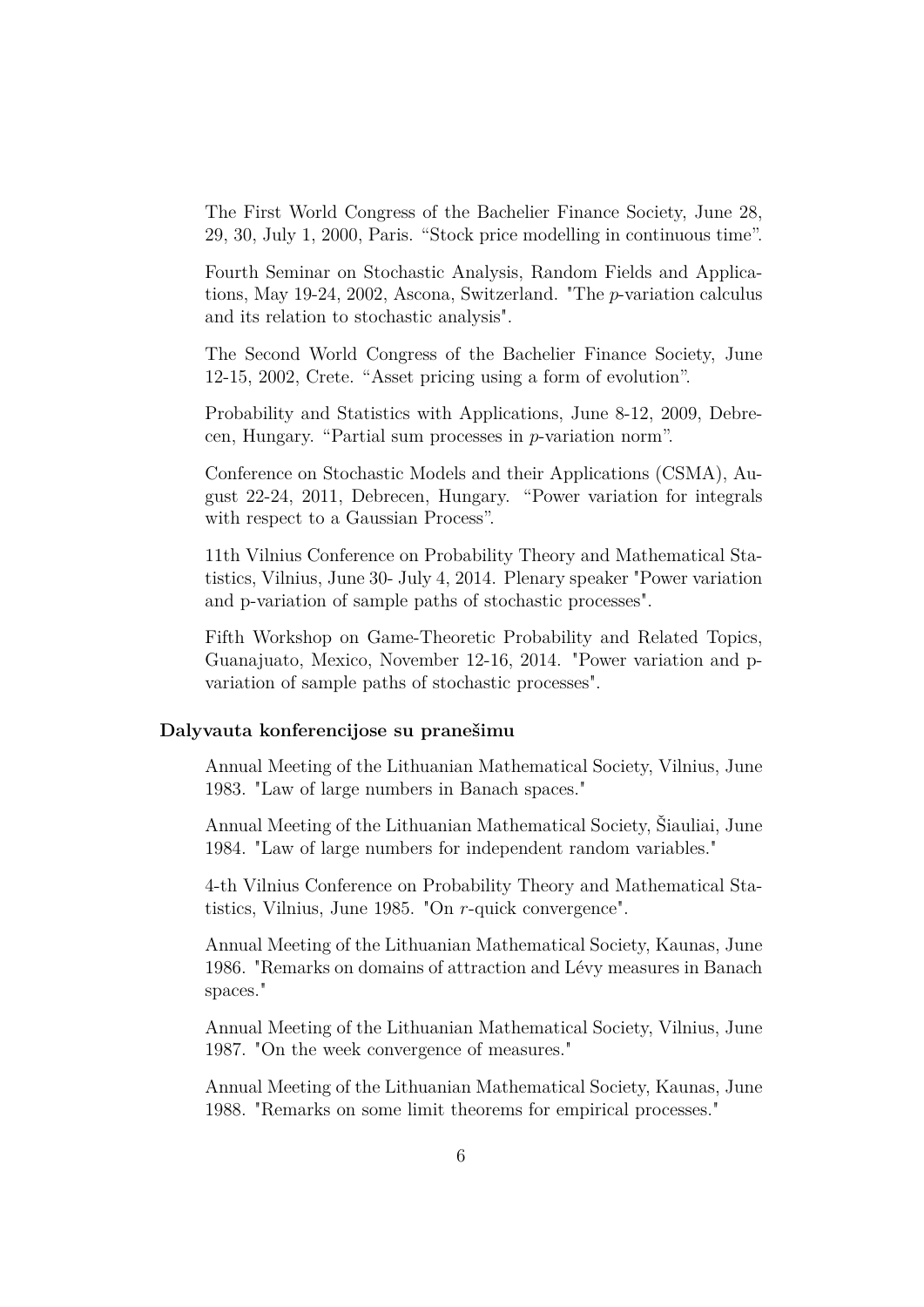5-th Vilnius Conference on Probability Theory and Mathematical Statistics, Vilnius, June 1989. "Weighted empirical processes indexed by Vapnik-Červonenkis classes of sets."

Second Bernoulli World Congress in Uppsala, Sweden, 1990. "The central limit theorem for empirical and quantile processes in *Lp*-spaces."

Workshop on Changepoint Analysis - Empirical Reliability, Ottawa, Canada, August-September, 1992. "Distributions of empirical processes on function spaces."

7th Vilnius Conference on Probability Theory and Mathematical Statistics, Vilnius, August 12-18, 1998. "A composition of a smooth function and of a rough sample function".

Annual Meeting of the Lithuanian Mathematical Society, Vilnius, June 21-22, 1999. "On integration of rough functions."

8th Vilnius Conference on Probability Theory and Mathematical Statistics, Vilnius, June 23-29, 2002. "The *p*-variation and extension of the class of semimartingales".

#### **Pedagoginė patirtis**

Įvairūs matematikos kursai skaityti 1980-1991 Vilnius universitete.

Bakalauro ir magistrantūros kursai skaityti Vilniaus unversitete nuo 2000 metų:

Atsitiktiniai procesai ir mato teorija

Realaus kintamojo funkcijų teorija

Šiurkščiųjų funkcijų analizė

Finansų matematika

Statinė bendroji pusiausvyra

Dinaminė ekonomika

Matematinė analizė

Kiti skaityti kursai: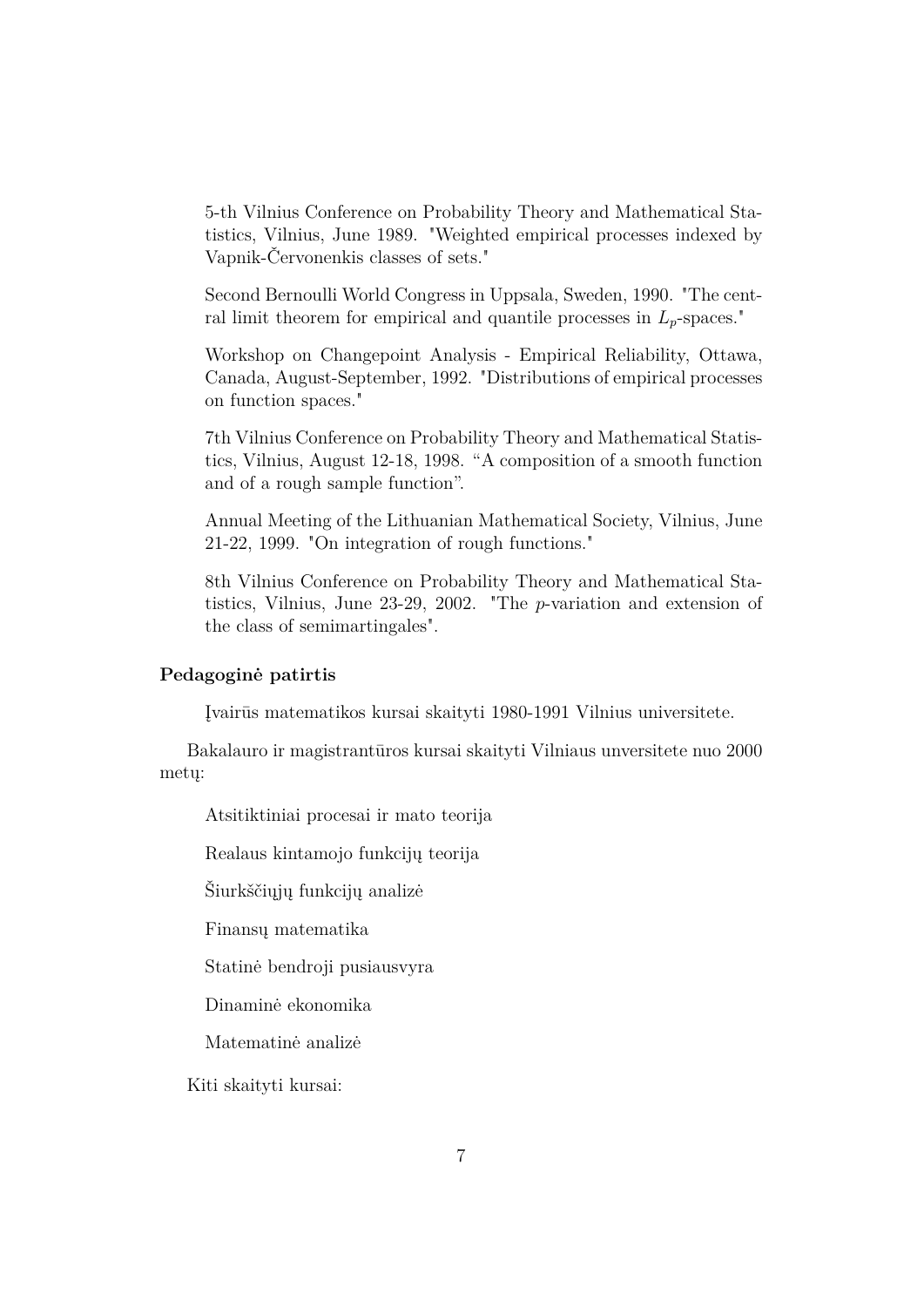Aarhus University, Danija, 1999 sausio 7-8 d: "Sandaugos integralas ir trajektorijų integravimas"

The Fields Institute, Toronto, 1999 vasaris: "*p*-variacija ir akcijų kursų modeliavimas"

Šiuo metu skaitomi kursai Vilniaus universiteto, Matematikos ir informatikos fakulteto, ekonometrijos katedroje:

Matematinė analizė (bakalauro pirmas kursas)

Šiuolaikinė matematinė ekonomika (magistro pirmas kursas)

Matematika ir filosofija (pasirenkamasis kursas Filosofijos fakultete)

#### **Publicistika ir viešos paskaitos**

Matematinio ugdymo gairės ir veiksmų planas. Pristatymas Švietimo ir mokslo ministerijoje, 2014 m. kovo 13.

Dėl matematinio ugdymo mokykloje kaitos planų. Pranešimas Lietuvos matematikų draugijos seminare, 2014 m. vasario 24.

Matematinio ugdymo gairių pristatymas Kauno miesto matematikos mokytojų metodinio būrelio susirinkime A.Puškino gimnazijoje. 2013 m. spalio 10.

Matematinio ugdymo gairių ir priemonių plano svarstymas Ugdymo plėtotės centro organizuotoje metodinėje dienoje. 2013 d. rugpjūčio 28.

Matematinio ugdymo gairių svarstymas Klaipėdos miesto pedagogų švietimo ir kultūros centro seminare. 2013 m. rugpjūčio 23.

Matematikos ugdymo kaitos gairių pristatymas Lietuvos matematikų draugijos 54 konferencijoje Lietuvos edukologijos universitete. 2013 m. birželio 20.

Matematikos ugdymo kaitos gairių pristatymas susitikime su Vilniaus matematikos mokytojais Vilniaus licėjuje. 2013 m. gegužės 23.

Skaičiaus sampratos mokyklinėje matematikoje matematinės problemos. Pranešimas VU MII seminare, 2013 m. balandžio 17.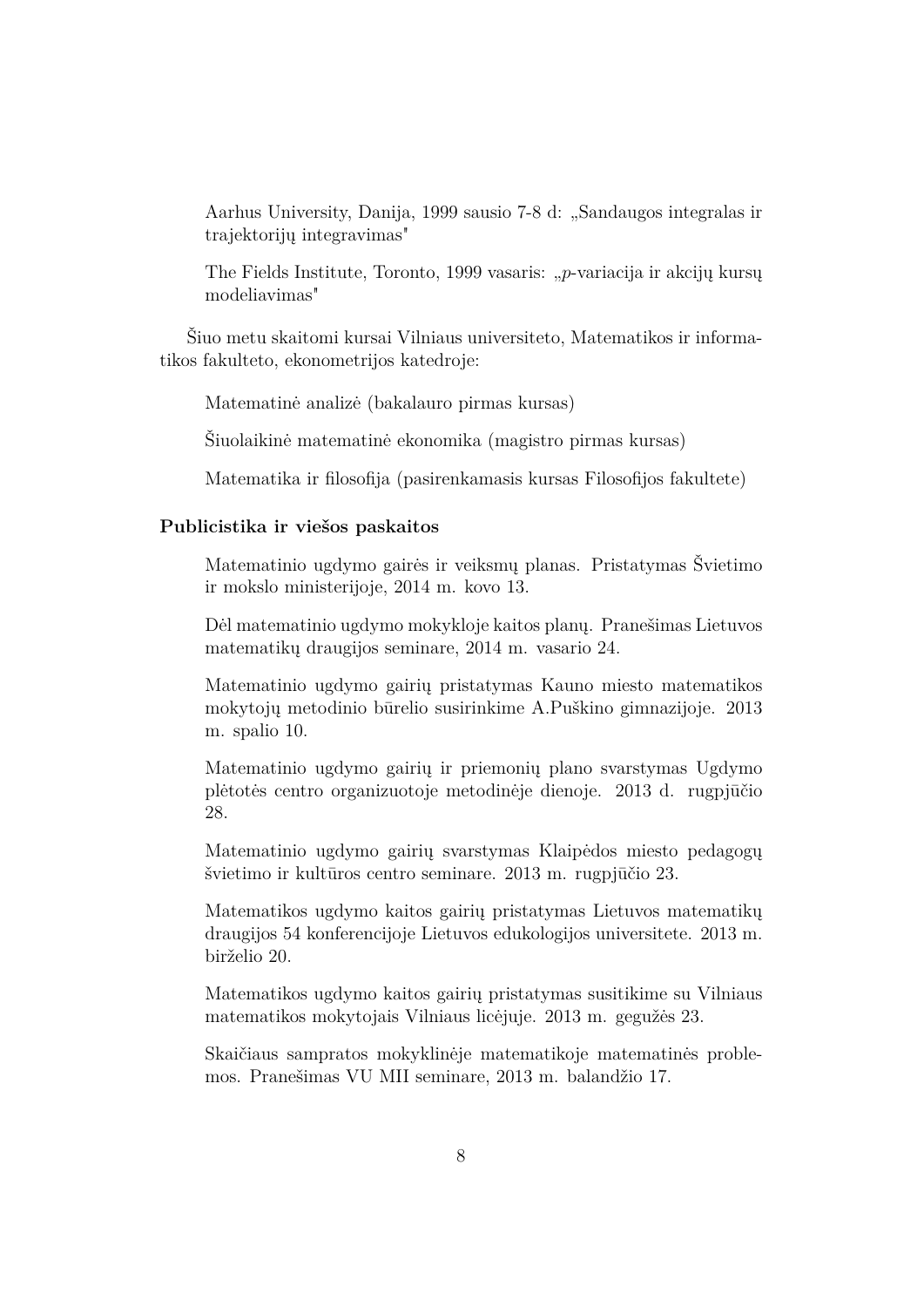Kokia yra ir kokia turėtų būti mokyklinė matematika? Pranešimas renginyje 62-oji Lietuvos mokinių matematikos olimpiada, Raseiniai, 2013 m. kovo 26.

Matematinio ugdymo kaitos gairės. Pranešimas renginyje Metodinė diena matematikos mokytojams "Kriterinis vertinimas matematikos brandos egzamine" Vilnius, 2013 m. kovo 25.

Nematomas matematikos vaidmuo šiandienos kultūroje arba bandymas atsakyti į klausimą: Kodėl turėčiau mokytis matematikos? Pranešimas Šiaulių Didždvario gimnazijos konferencijoje, Šiauliai, 2013 vasario 18.

Abstraktaus mąstymo elementų ugdymas mokykloje: siekiamybė ar iliuzija? Pranešimas Lietuvos matematikos mokytojų asociacijos konferencijoje, Vilnius, 2012 gruodžio 28.

Apie šiandienos matematiką . Universiteto naujienos - Vilniaus universitetas, 2012 m. lapkričio mėn.

Matematikos mokymas – laike įstrigęs pasaulis. Pranešimas Lietuvos matematikų draugijos 53-ioje konferencijoje, Klaipėda, 2012 birželio 11.

Lietuvoje nėra akademinės etikos sistemos. DELFI, Nuomonių ringas, 2011 gruodžio 27.

Journal impact factor and academic ethics. Žurnale Mokslo ir technikos raida, 2011 gruodis, vol. 3, No 2, 120-128.

Mokslas, etika ir politika Lietuvoje. Laikraštyje Mokslo Lietuva, 2011 lapkričio 10. Nr. 19. Bernardinai.lt

Matematika ir jos reikšmė Lietuvos mokslui bei kultūrai. Rinkinyje Šiuolaikinis mokslas visuomenei, Lietuvos mokslo sektorių apžvalgos, II tomas, Vilnius, 2011, psl. 41-71.

Ethics of scientific work and evaluation of scientific publications. Pranešimas konferencijoje Akademinė etika ir universitetų valdymo tobulinimas, Mykolo Romerio universitetas, 2011 birželio 30.

Terminų fundamentiniai ir taikomieji tyrimai naudojimas mokslo politikoje. Pranešimas Lietuvos mokslų akademijos sesijoje Fundamentinių ir taikomųjų mokslinių tyrimų bei taikomosios mokslinės veiklos santykis: koks jis turėtų būti? 2011 gegužės 24.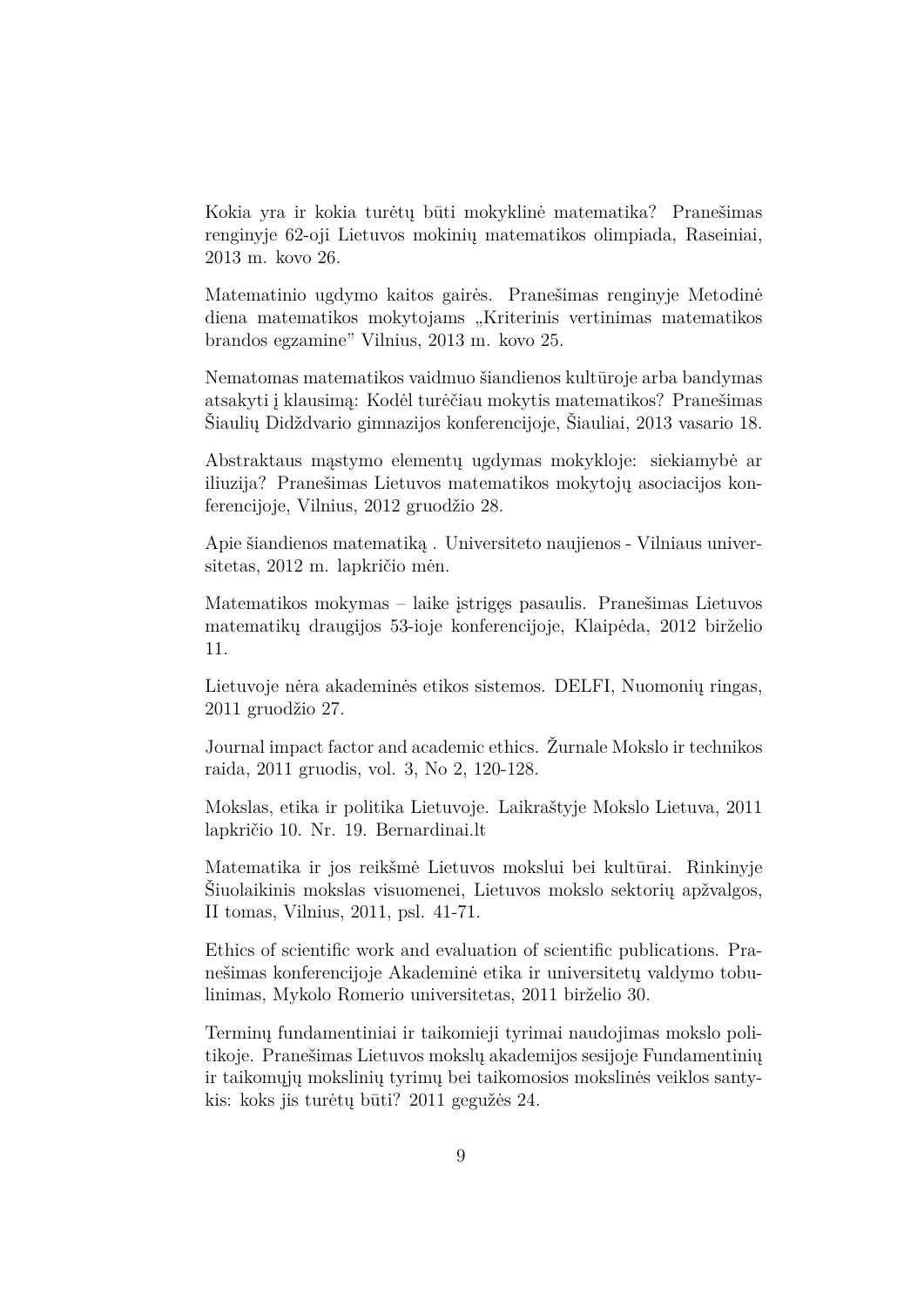Matematika, visuomenė ir mokslo politika. Žurnale Mokslas ir technika, 2010, Nr 11 ir Nr 12.

Žurnalų cituojamumo rodiklio vaidmuo publikuojant ir vertinant mokslo darbus. Pranešimas konferencijoje Mokslinių publikacijų vertinimas …, Lietuvos mokslininkų sąjunga, 2010 gruodžio 11.

Požiūris į mokslą ir akademinės veiklos vertinimas. Laikraštyje Mokslo Lietuva, 2010 birželio 3. Nr. 11. Bernardinai.lt

Fundamentiniai mokslai Lietuvoje: problemos ir perspektyvos. Pranešimas Lietuvos mokslininkų sąjungos konferencijoje, 2009 gruodžio 19.

Šiuolaikinės matematikos filosofijos panorama. Pranešimas Lietuvos matematikų draugijos 50-ojoje konferencijoje, Vilnius, 2009 birželio 19.

Kada skaičių naudojimas tarp mokslininkų tampa problema. Savaitraštyje Atgimimas, 2008, liepos 4.

Kas yra matematika? Pranešimas konferencijoje Mokslo vaizdiniai dabarties filosofijoje, Vilniaus universitetas, 2008 gegužės 9.

Matematika. Visuotinė Lietuvių enciklopedija. XIV tomas, Vilnius, 2008, p. 421-425.

(kartu su A. Račkausku) Apie mokslo ir studijų institucijų mokslinės veiklos vertinimą. Laikraštyje Mokslo Lietuva, 2007 lapkričio 21, Nr.19.

#### **Mokslo organizacinė veikla**

Lietuvos mokslininkų sąjungos pirmininkas nuo 2010 m. iki 2012 m.

Lietuvos mokslininkų sąjungos vicepirmininkas nuo 2012 m. iki 2014.

Programinio komiteto pirmininko pavaduotojas konferencijoje: 10-oji Tarptautinė tikimybių teorijos ir matematinės statistikos Vilniaus konferencija. 2010 birželio 28 d. - liepos 2 d.

Žurnalo *Lithuanian Mathematical Journal* tvarkantis redaktorius

Žurnalo *North-Western European Journal of Mathematics* asocijuotas redaktorius

Lietuvos Respublikos akademinės etikos ir procedūrų kontrolieriaus tarnybos Patariamojo komiteto narys